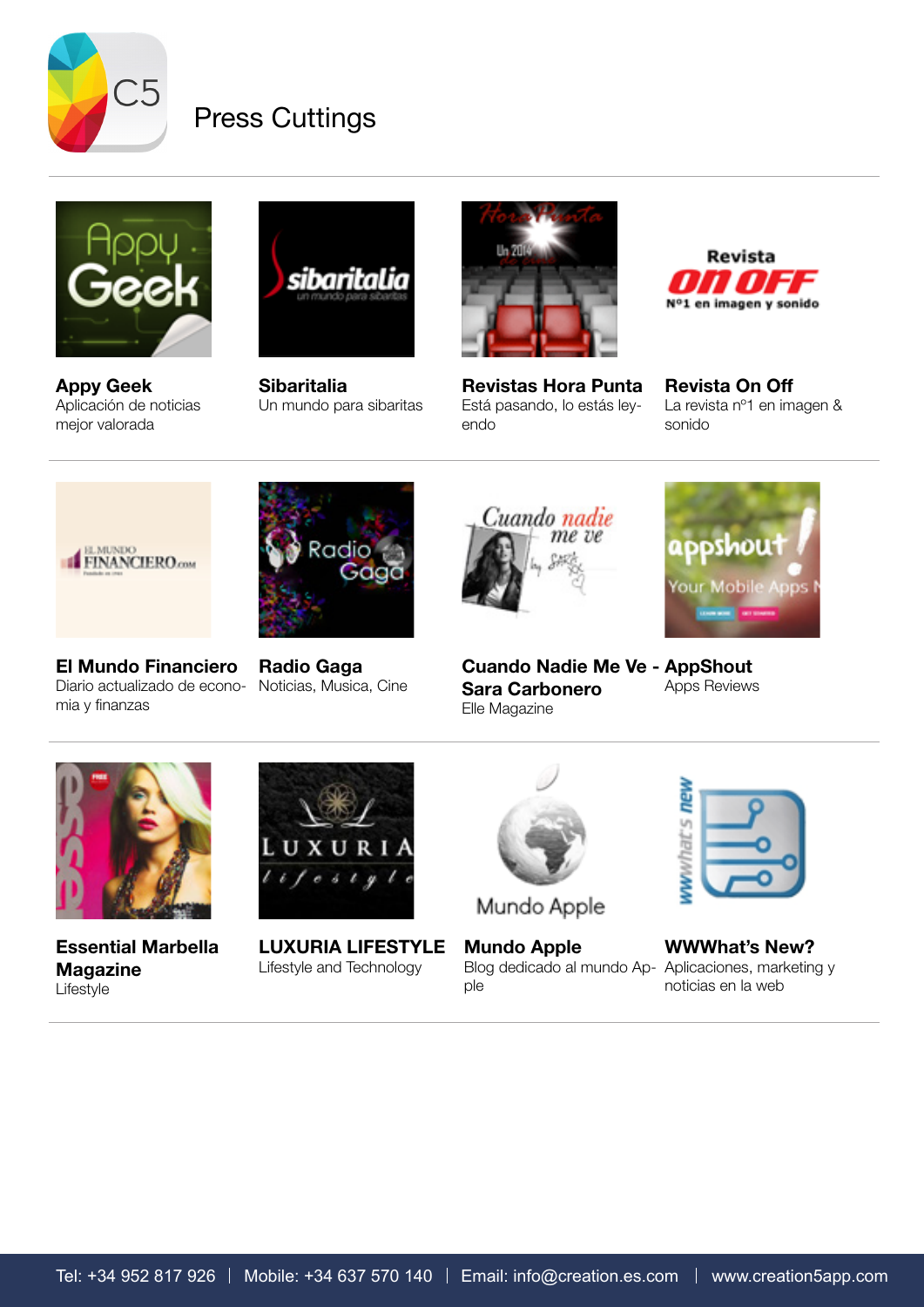

### Press Cuttings

# hiddenwires

[HiddenWires.co.uk](http://hiddenwires.co.uk/2014/creation-offers-dlna-app-with-youtube-integration/) [The home automation](http://hiddenwires.co.uk/2014/creation-offers-dlna-app-with-youtube-integration/)  [trade magazine for the](http://hiddenwires.co.uk/2014/creation-offers-dlna-app-with-youtube-integration/)  [EMEA region](http://hiddenwires.co.uk/2014/creation-offers-dlna-app-with-youtube-integration/)



[EFE: Empresas](http://www.efeempresas.com/noticia/creation-5-la-aplicacion-musical-que-suma-30-000-descargas-en-el-app-store/) [Información de Economía](http://www.efeempresas.com/noticia/creation-5-la-aplicacion-musical-que-suma-30-000-descargas-en-el-app-store/)  [hecha por EFE](http://www.efeempresas.com/noticia/creation-5-la-aplicacion-musical-que-suma-30-000-descargas-en-el-app-store/)



[ELLE](http://www.elle.es/lo-mas-elle/ocio/musica-novedades-para-2014) [Revista de moda, belleza y](http://www.elle.es/lo-mas-elle/ocio/musica-novedades-para-2014)  [celebrities](http://www.elle.es/lo-mas-elle/ocio/musica-novedades-para-2014)



**[Tecnomix](http://tecnomix.blogs.quo.es/wp-login.php%3Fredirect_to%3D%252F2013%252F12%252F27%252Fmedia-player-para-sibaritas%252F)** [Ana Perez Martinez - QUO](http://tecnomix.blogs.quo.es/wp-login.php%3Fredirect_to%3D%252F2013%252F12%252F27%252Fmedia-player-para-sibaritas%252F)



[ELLE Magazine](http://www.creation.com.es/dealers/creation5-elle.pdf) [Lifestyle](http://www.creation.com.es/dealers/creation5-elle.pdf)



[PRWeb](http://www.prweb.com/releases/appshout/creation-5/prweb11072482.htm) [Online Visibility from Vocus](http://www.prweb.com/releases/appshout/creation-5/prweb11072482.htm)



[Audio Stream](http://www.audiostream.com/content/creation-5-media-app-iphone-ipad) [Computer Audio for](http://www.audiostream.com/content/creation-5-media-app-iphone-ipad)  [Everyone](http://www.audiostream.com/content/creation-5-media-app-iphone-ipad)



**[TECNOXPLORA](http://www.tecnoxplora.com/internet/industria-cultural-que-nube-llevo_2014011500258.html) [Tecnología](http://www.tecnoxplora.com/internet/industria-cultural-que-nube-llevo_2014011500258.html)** 



[Sapo TEK](http://tek.sapo.pt/tek_mobile/ios/creation_5_junta_e_organiza_ficheiros_de_medi_1361942.html) [Notícias](http://tek.sapo.pt/tek_mobile/ios/creation_5_junta_e_organiza_ficheiros_de_medi_1361942.html)

[MujerEmprendedora.](http://mujeremprendedora.net/2014/01/10/aplicacion-musical-creation-5-descargas-app/) [net](http://mujeremprendedora.net/2014/01/10/aplicacion-musical-creation-5-descargas-app/)

[El primer portal Europeo](http://mujeremprendedora.net/2014/01/10/aplicacion-musical-creation-5-descargas-app/)  [de informacíon online para](http://mujeremprendedora.net/2014/01/10/aplicacion-musical-creation-5-descargas-app/)  [mujeres emprendedoras](http://mujeremprendedora.net/2014/01/10/aplicacion-musical-creation-5-descargas-app/)



[Moneda Unica](http://revista.monedaunica.net/empresas/5315-la-aplicacion-espanola-creation-5-ya-suma-mas-de-30000-descargas-en-el-app-store.html) [La revista economica de](http://revista.monedaunica.net/empresas/5315-la-aplicacion-espanola-creation-5-ya-suma-mas-de-30000-descargas-en-el-app-store.html)  [negocio international](http://revista.monedaunica.net/empresas/5315-la-aplicacion-espanola-creation-5-ya-suma-mas-de-30000-descargas-en-el-app-store.html)



[Inside CI](http://www.insideci.co.uk/news/creation-dlna-app-boasts-youtube-integration.aspx) [The Magazine for the Custom](http://www.insideci.co.uk/news/creation-dlna-app-boasts-youtube-integration.aspx)  [Install Industry](http://www.insideci.co.uk/news/creation-dlna-app-boasts-youtube-integration.aspx)